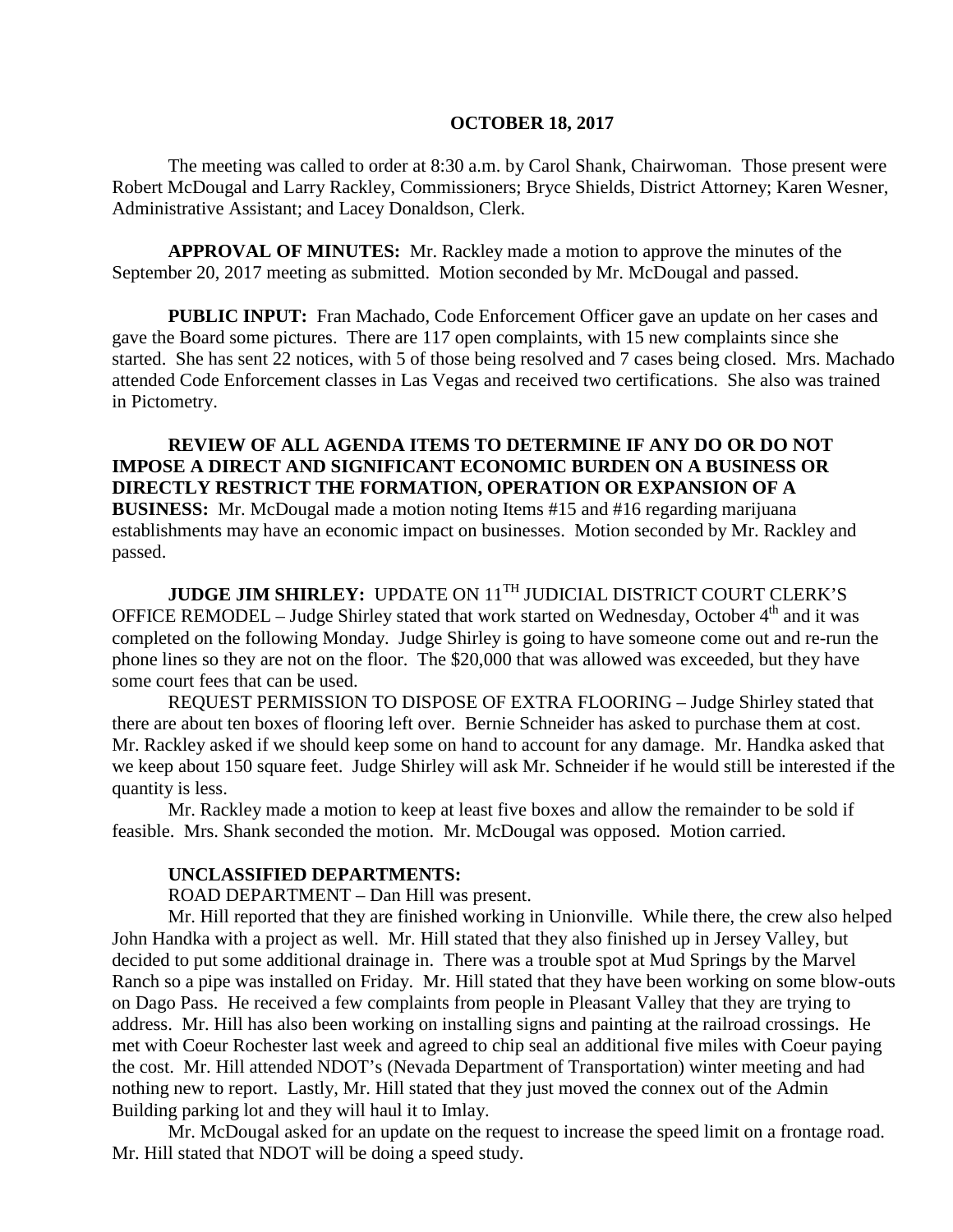*Approval to advertise/hire to fill vacant Road Worker I/II position:* Mr. Hill stated that he is planning on advertising after the first of January.

Mr. McDougal made a motion to approve the advertisement and hiring to fill the vacant Road Worker I/II position when Mr. Hill is ready. Motion seconded by Mr. Rackley and passed.

LANDFILL – Dan Hill was present.

Clayton Randolph has been hired to fill the vacant position and will start at the end of the month. The loader has been fixed, but we haven't received the bill yet.

Mrs. Shank asked about the Grass Valley transfer site. Mr. Hill stated that when the regular driver is working things are good, but when he takes time off it goes downhill. They haven't received any recent complaints.

BUILDINGS AND GROUNDS – John Handka was present.

Mr. Handka reported that they helped the Judge as much as they could with the remodel in the Clerk's office. They removed the skirting off the new trailer for the Airport in preparation for the move. They also cleaned out the old trailer and disconnected the sewer lines. They surveyed about 150 plots at Big Meadow Cemetery. Mrs. Shank stated that previously purchased plots where put in off kilter, so they have tried to rectify that for the future. Mr. Handka also stated that the restrooms at the ball fields have been closed for the winter.

Mr. Handka stated that the NDF (Nevada Division of Forestry) prison crew did not make it out to work at either cemetery or to move the fence in Unionville as they were called out on fires. He did receive a call this morning stating that a crew would be going to Unionville today to move the fence. If the rest of the week is freed up they will come to work on the cemeteries.

Mr. Handka stated that they are still working on converting the lights in various buildings to LED. He also reported that someone has been pushing the emergency shut-off for the fuel at the Airport.

SENIOR CENTER/ VOLUNTEER COORDINATOR – Jordan McKinney was present. *Approval of standing mixer in the amount of \$9,500.00:* Mrs. McKinney stated that this purchase will come out of the Gift Fund.

Mr. McDougal made a motion to approve the purchase of a standing mixer for a cost not to exceed \$9,500.00 with the funding coming from the Gift Fund. Motion seconded by Mr. Rackley and passed.

*Purchase of HVAC unit for the Senior Center:* Mrs. Shank asked where the funding is coming from. The cost is approximately \$6,327.00. Mrs. Childs stated that there is an item on the agenda to approve the updated Capital Improvement List and she has accounted for "emergency" expenses.

Mr. McDougal made a motion to approve the purchase of an HVAC unit for the Senior Center in the amount of \$6,327.00, funding to come from the Building Fund. Motion seconded by Mr. Rackley and passed.

**DERBY FIELD AIRPORT:** APPROVAL OF CONTRACT FOR DISASSEMBLY AND REASSEMBLY OF MODULAR HOME PURCHASED, NOT TO EXCEED \$10,000.00 AND DISCUSSION AND APPROVAL OF MATTERS RELATING TO UTILITIES AND OTHER COSTS ASSOCIATED WITH THE MANUFACTURED HOME AT THE AIRPORT – Mrs. Shank stated that she reviewed the County's requirements for mobile home set-ups and also spoke with Mr. Evans. Mr. Evans stated that runners are preferred. The quote states that pier blocks and tie-downs will be used. Mr. Rackley spoke to the company about that and this method is used quite often. Mrs. Shank also asked if they would be converting the utilities. Mr. Rackley stated that no conversion is required and that the unit has propane. Mrs. Shank stated that the previous unit was electric, not propane. Mrs. Shank was concerned about the cost from changing from electricity to propane. Mrs. Shank asked who would be responsible for the propane costs. Mr. Rackley stated that could be negotiated. He also noted that the mobile home has a pellet stove as well.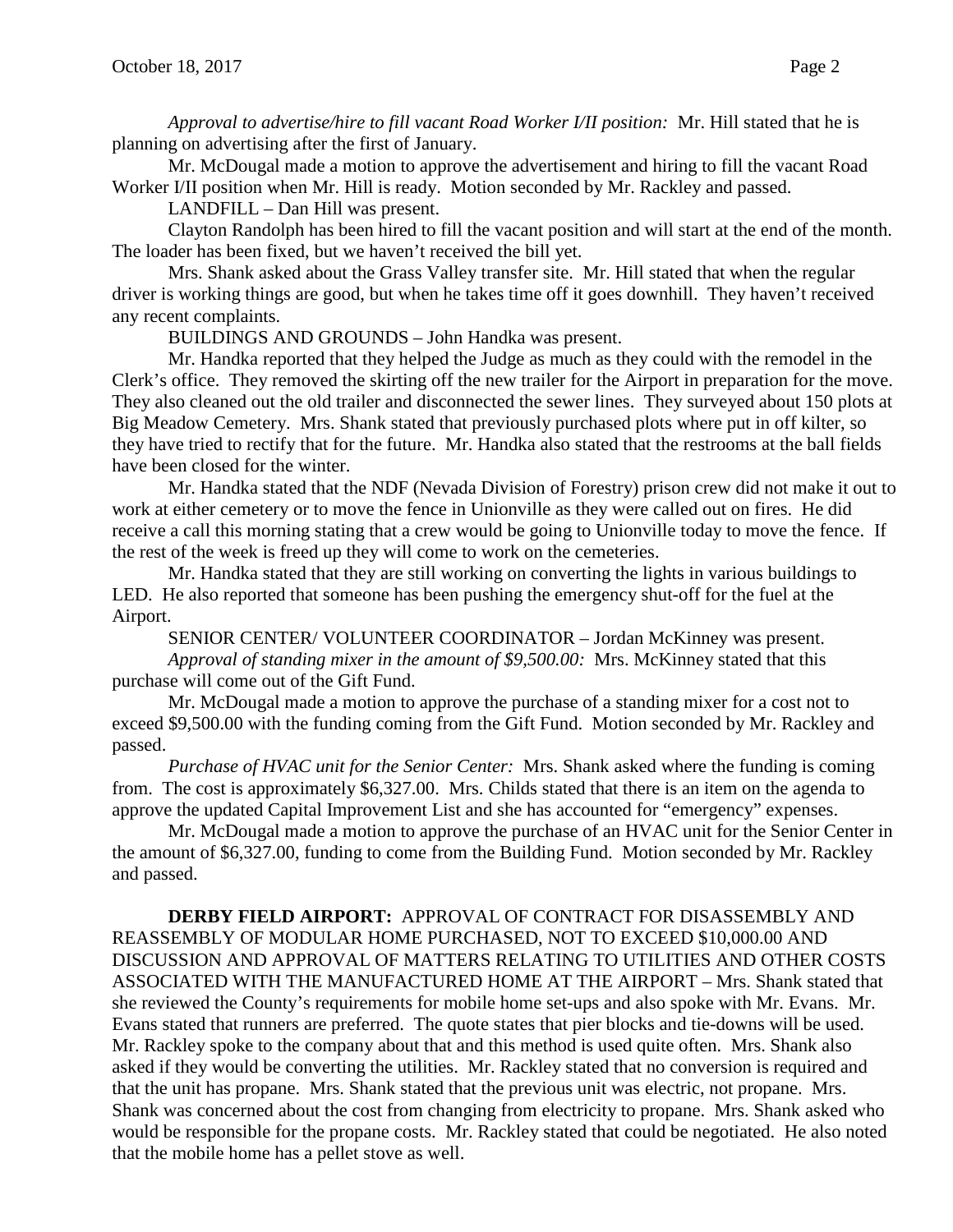Mr. Rackley made a motion to approve the contract with Burt Reed's company for the disassembly and reassembly of the modular home purchased for the Airport for a cost not to exceed \$10,000.00. Motion seconded by Mr. McDougal and passed.

Mr. Shields stated that the previous lease with the McKinney's terminated due to an act of god. A new lease will have to be drawn up if they wish to move into this home.

Mr. Handka reported that he has received a quote of \$9,000 to replace 4 doors in the Courthouse.

### **UNCLASSIFIED DEPARTMENTS, CONT.D:**

PERSHING COUNTY EMERGENCY OPERATIONS MANAGER, LEPC UPDATE/REPORT AND PRESENTATION ON ALERT-SENSE NOTIFICATION – Dave Skelton was present.

Mr. Skelton gave a presentation on the Alert-Sense Notification system. Mr. Skelton did not have any details in regards to cost.

Heidi Lusby-Angvick spoke regarding the training she attended in April. Mrs. Lusby-Angvick stated that she thought this could be used in other ways besides emergency alerts. Mr. Shields would advise against using this product for anything besides true emergency alerts due to the Open Meeting Law.

**KENDRA FOLLETT, SHERMAN & HOWARD:** PRESENTATION ON BONDING FOR THE POTENTIAL NEW LAW ENFORCEMENT CENTER – Ms. Follett gave the Board an overview of the County's options regarding financing.

Mr. McDougal asked if a grant is obtained during the life of the loan if it could be used to prepay a portion of the loan. Ms. Follett stated that Nevada Law doesn't preclude pre-payments, but it would depend on the lender's terms.

Mr. Shields asked when a bond had to be approved by the tax payers. Ms. Follett stated that bonds only need tax payer approval if a tax will be levied to pay the bond.

### **GRASS VALLEY ADVISORY BOARD:** Linda Workman was present.

Ms. Workman stated that for the October meeting they have invited a Brand Inspector to speak. The Brand Inspector has requested that the Sheriff attend as well. On November  $17<sup>th</sup>$  they will be hosting Turkey Bingo.

# **PROCLAMATIONS AND AWARDS:** FIRE FIGHTER AND EMERGENCY

RESPONDERS PROCLAMATION – Mr. McDougal made a motion and read a Proclamation thanking our local Firefighters and Emergency Responders. Motion seconded by Mr. Rackley and passed.

FIRE PREVENTION WEEK – Mr. Rackley made a motion and read a Proclamation declaring October 8-14, 2017 Fire Prevention Week. Motion seconded by Mr. McDougal and passed.

The meeting recessed at 10:04 a.m. for a Litigation Meeting and reconvened at 10:10 a.m.

# **SHAWN THORNHILL, PERSHING COUNTY LAW ENFORCEMENT ASSOCIATION:**

PROVIDING USEFUL INFORMATION TO THE COUNTY COMMISSION – Deputy Thornhill gave the Board a spreadsheet regarding the budget. Deputy Thornhill stated that Fact Finding costs both sides money and the increase they are asking for would cost less than moving forward with Fact Finding.

### **ELECTED DEPARTMENTS:**

LACEY DONALDSON, CLERK-TREASURER – *Approval of VOTEC contract for Vote Safe Software and services (electronic poll books) in the amount of \$13,900.00 from the Clerk-Treasurer's budget:* Mr. McDougal made a motion to approve the contract with VOTEC for Vote Safe Software and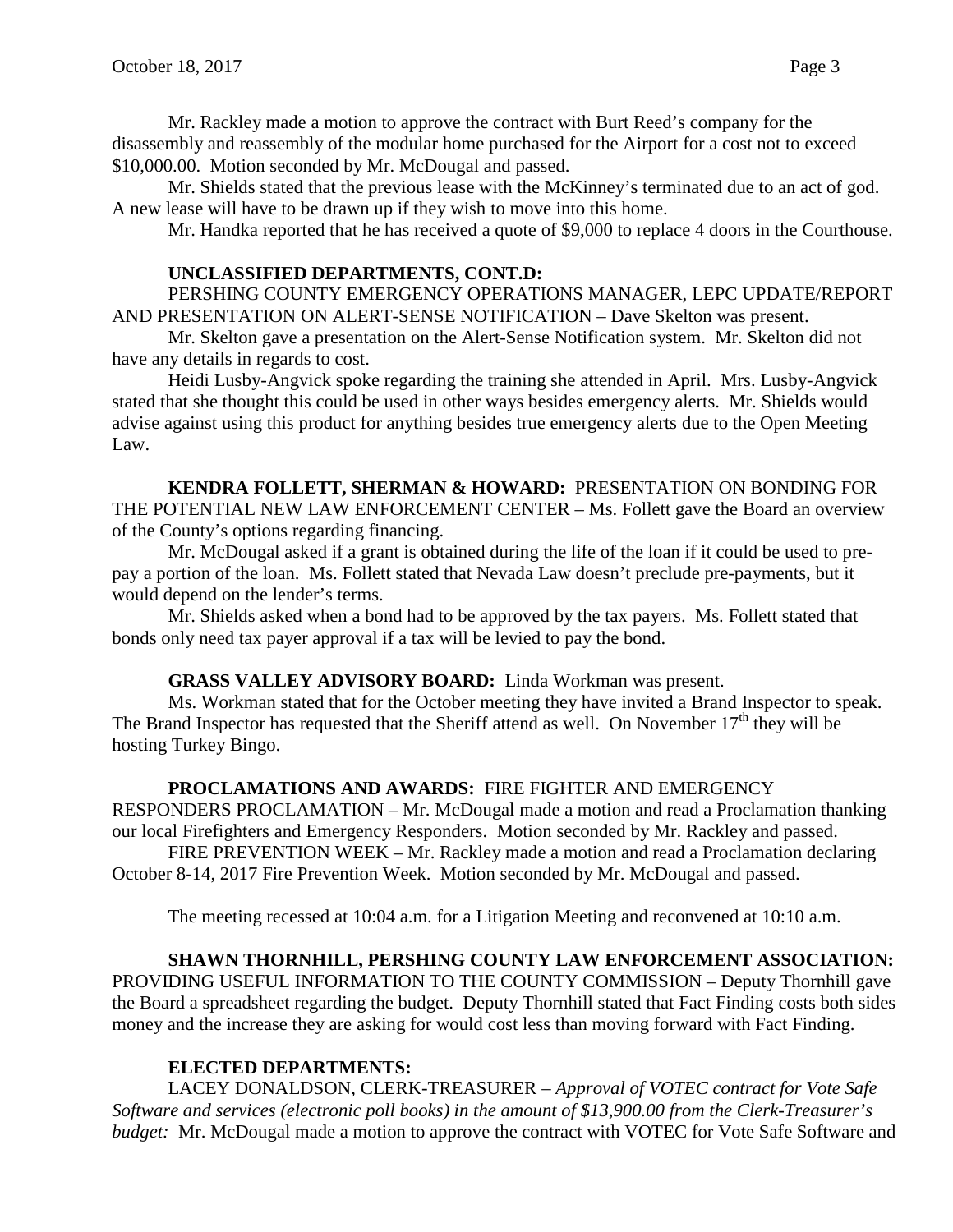services in the amount of \$13,900.00 to be paid for from the Clerk-Treasurer's budget. Motion seconded by Mr. Rackley and passed.

*Approval of DEVNET Server and software cost proposal addendum in the amount of \$390.00 from the Capital Improvement budget:* Mrs. Donaldson stated that she spoke with both VOTEC and DEVNET in regards to the server requirements. This addendum will increase the storage on the DEVNET server already purchased to accommodate the VOTEC system as well.

Mr. Rackley made a motion to approve the DEVNET Server and software cost proposal addendum in the amount of \$390.00 to be paid for from the Capital Improvement budget. Motion seconded by Mr. McDougal and passed.

RENE CHILDS, RECORDER-AUDITOR – *Revised Capital Improvement Project/Building Fund Budget for FY2018:* Mrs. Childs gave the Board an updated Capital Improvement Project list. It was decided to add \$9,000 to replace doors at the Courthouse. The amount listed for miscellaneous emergencies will be reduced to account for the door replacement and to include the Senior Center HVAC.

Mr. Rackley made a motion to approve the Capital Improvement Project/Building Fund Budget for FY2018 including the additions of the Courthouse doors and the Senior Center HVAC. Motion seconded by Mr. McDougal and passed.

# **UPDATE ON PROGRESS OF SITE LOCATION, DESIGN, FUNDING, AMENITIES, AND CONSTRUCTION OF POTENTIAL NEW LAW ENFORCEMENT CENTER; APPROVAL TO OBTAIN REAL ESTATE AGENT TO ASSIST WITH PURCHASING PROPERTIES FOR THE EXPANSION OF THE NEW LAW ENFORCEMENT CENTER:** Mr.

Rackley stated that they met with the architects last week and went over the floor plan. They will continue to work with the scale to see how it will fit on our existing property. Mr. Rackley stated that they also discussed a contract for services. They will send something for Mr. Shields to review. Mr. Rackley has asked Mrs. Wesner to contact the neighboring property owner to see if they would be willing to sell. He also mentioned the property across the street. Mr. Rackley would like permission to look into the County's options in regards to the two properties.

Mr. McDougal made a motion to allow Commissioner Rackley to proceed with looking into the options to purchase properties for the expansion of the Law Enforcement Center. Motion seconded by Mr. Rackley and passed.

**BOARD APPOINTMENTS/RESIGNATIONS/VACANCIES:** There were no letters submitted for consideration.

**CORRESPONDENCE:** There was no additional correspondence discussed.

#### **FIRST READING OF A PROPOSED AMENDMENT TO CHAPTER 5.04 OF THE PERSHING COUNTY CODE RELATING TO THE REVOCATION OF A BUSINESS LICENSE:** Commissioner McDougal introduced Bill #331 and read it by title as follows:

AN ORDINANCE AMENDING CHAPTER 5.05, TITLE 5 OF THE PERSHING COUNTY CODE; AMENDING THE CODE TO REQUIRE COMPLIANCE WITH ZONING, TAX AND OTHER ORDINANCES AS A CONDITION OF MAINTAINING A BUSINESS LICENSE; AUTHORIZING THE BOARD OF COUNTY COMMISSIONERS TO SUSPEND OR REVOKE THE BUSINESS LICENSE OF A PERSON FOUND TO BE IN VIOLATION OF THE PROVISIONS OF TITLE 5.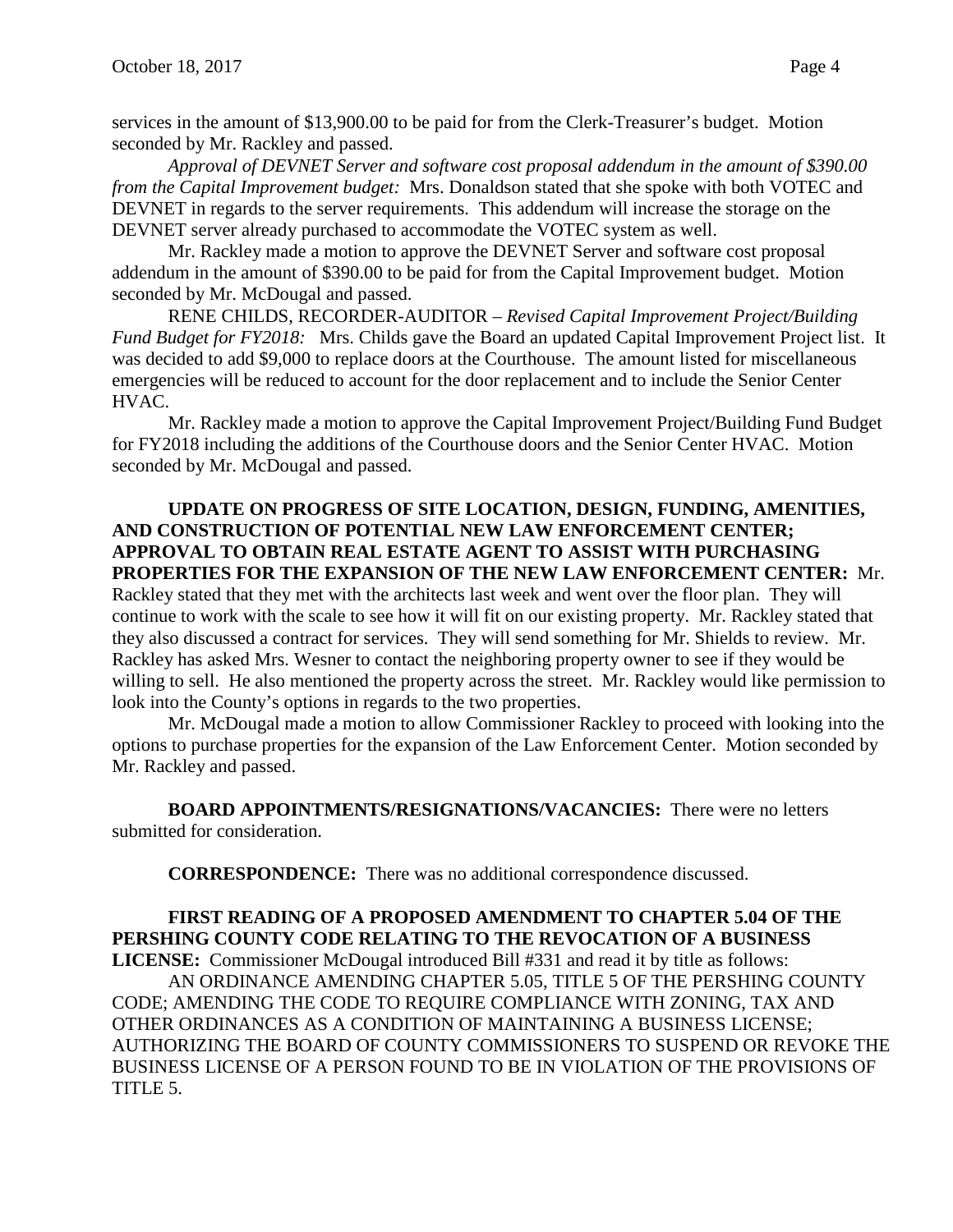**DISCUSSION REGARDING WHETHER OR NOT TO ALLOW MARIJUANA (CANNABIS) ESTABLISHMENTS, EITHER DISPENSARIES OR GROWING MARIJUANA (CANNABIS) FOR SALE TO DISPENSARIES IN PERSHING COUNTY:** Mr. Rackley stated that they started this discussion at the last meeting and were looking for input from the Sheriff and District Attorney. Mr. Shields stated that from the perspective of law enforcement most of the research he found dealt with dispensaries and not cultivation facilities, so he doesn't really have any viable information to give the Board in regards to whether crime would increase if a cultivation facility came in. Mr. Shields did state that it is interesting that this has been on the agenda for a few weeks and there has been no interest from the public. Mr. Shields suggested that the Board move forward with a first reading of an Ordinance in order to open the door to more public participation. Mr. Shields stated that he is in no way a proponent, but feels he would be remiss to not inform the Board of the potential revenue. The County currently has a limited revenue stream and this could bring in approximately \$125,000 per year.

Mr. McDougal stated that he would be recusing himself from further discussion and action on this item as he may have a business interest if cultivation was allowed in the Industrial Park. He did want to make a few comments now. Mr. McDougal stated that he has concerns about levying the appropriate fees and requiring the appropriate level of security. He also stated that there are a limited amount of permits that the State will be issuing to grow facilities and we would be remiss in not supporting a facility that may help the economic well-being of the County. As the product would be moved out regularly and there would not be a retail store-front, he doesn't see an increased threat to law enforcement.

Mr. Rackley spoke about the conversation they had at the last meeting. Pros and cons were discussed. At the time they did not have any indication that someone else would be interested in a grow facility. Mr. Rackley stated that his opinion has not changed and he would make a motion to move forward.

Mrs. Shank stated that 60% of Pershing County's voters voted against Question 2. She would like to hear comments from the public in regards to whether or not they are opposed to all sales and how they feel about cultivation facilities.

Mr. Shields stated that the Lovelock City Council introduced a Bill at their meeting last night to approve dispensaries and cultivation within the City of Lovelock. Mr. Shields stated that the parcels in the Industrial Park are contiguous to the City of Lovelock and a property owner could petition to be annexed into the City.

Mr. McDougal stated that he feels it is important that the Board takes a stand today and agendize further discussion at the next meeting in two weeks. He also suggested that the Ordinance be written in such a way that it is restricted to the growing and processing of medical and recreational cannabis only and deny retail sales.

Mrs. Donaldson informed the Board that if they do introduce a Bill today, the Public Hearing wouldn't be at the next meeting due to newspaper deadlines as the notice must be published for 10 days prior to the hearing.

Mrs. Shank asked if introducing the Bill would be making a decision. Mr. Shields stated that it is not making a decision; it is opening the door to making a decision. She had no problem moving forward as long as the decision isn't made today and it is just opening the door to more discussion.

Mr. Rackley made a motion that Pershing County not allow facilities for the retail sales of medical or recreational marijuana, but allow the growing of marijuana for sale to dispensaries, limiting the facilities to the Pershing County Industrial Park. Motion seconded by Mrs. Shank. Mr. McDougal abstained due to a possible conflict of interest. Motion carried.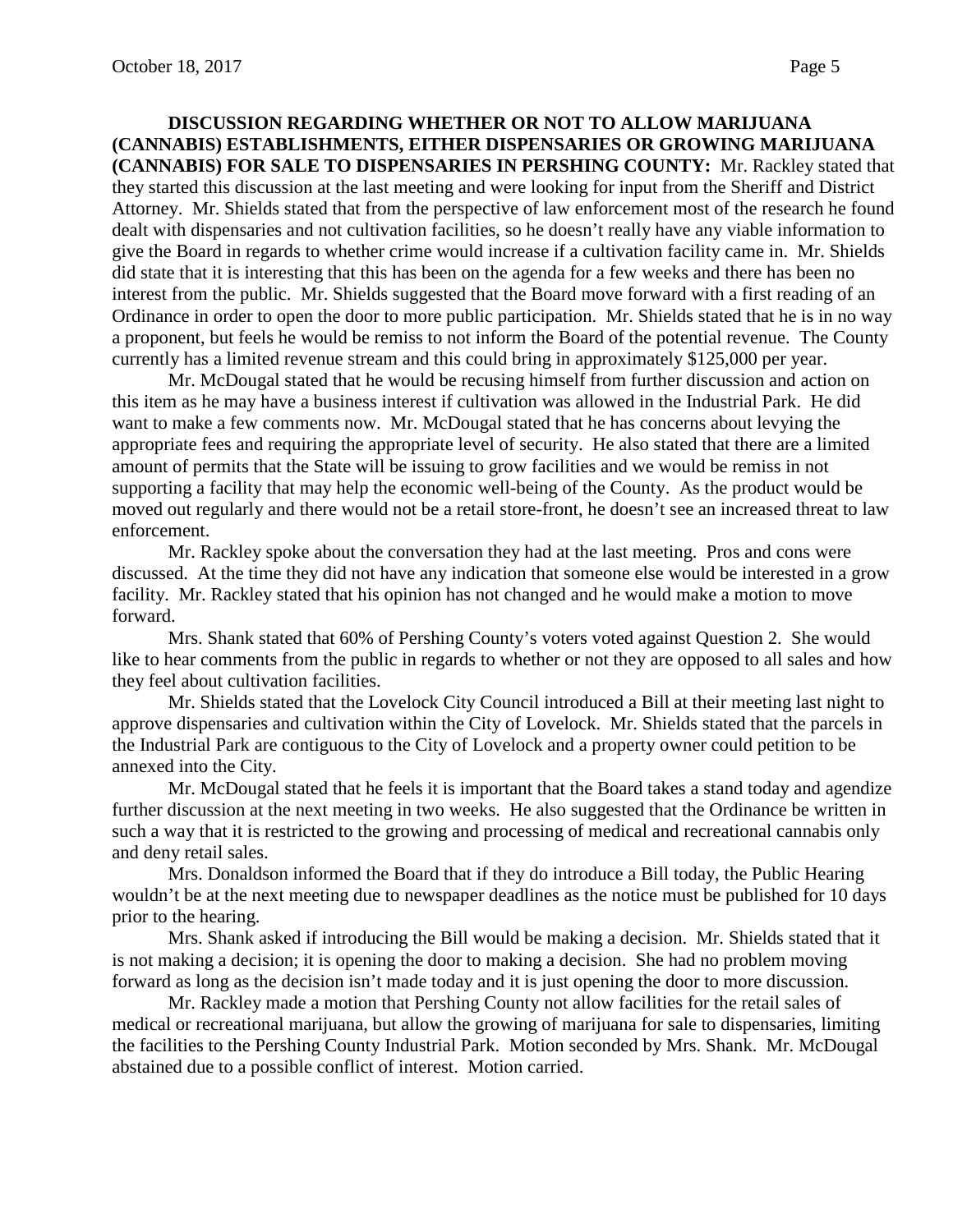# **FIRST READING OF AN ORDINANCE REGARDING MARIJUANA (CANNABIS) ESTABLISHMENTS, EITHER DISPENSARIES OR GROWING MARIJUANA (CANNABIS) FOR SALE TO DISPENSARIES IN PERSHING COUNTY:**

Commissioner Rackley introduced Bill #332 and read it by title as follows:

AN ORDINANCE AMENDING PERSHING COUNTY CODE TITLE 17, CHAPTER 327 TO PROVIDE FOR MARIJUANA CULTIVATION FACILITIES WITHIN THE UNINCORPORATED AREAS OF THE COUNTY; ESTABLISHING PROPER ZONING AND LAND USE; PROVIDING FOR LICENSING FEES OF MARIJUANA CULTIVATION FACILITIES.

**REPORT FROM LEGAL COUNSEL:** Mr. Shields did not have anything to report. He did inform the Board that Todd Banks has passed his Bar Exam and was sworn in.

**REPORT FROM ADMINISTRATIVE ASSISTANT:** UPDATE ON IT TECHNICIAN POSITION APPLICATIONS AND SET DATE FOR INTERVIEWS – Mrs. Wesner reported that she has received three applications for the IT position to date. The posting closes on Thursday, October  $26<sup>th</sup>$ . She would like to set a date for the Board to conduct interviews. It was decided that a committee will be formed to conduct the interviews and then make a recommendation to the Commission.

**UPDATE ON THE PERSHING COUNTY ECONOMIC DEVELOPMENT AND CONSERVATION ACT:** None of the Board members had anything new to report. Mr. McDougal will be meeting with Alan Freemeyer next week and will ask him if he has heard anything.

**ITEMS FOR FUTURE AGENDA:** Commissioner Shank stated that if anyone had items for the next agenda to get the information to Mrs. Wesner.

**MATTERS OF THE BOARD FOR DISCUSSION, BOARD MEMBER REPORTS, BOARD LIAISON REPORTS:** Mr. Rackley didn't have anything to report.

Mr. Shields commented on getting more public feedback in regards to the marijuana bill. He suggested that the Commissioners discuss how to get the word out to the public. Mr. McDougal asked Debra Reed from the Lovelock Review-Miner if she would be writing an article. She stated that she would. Mrs. Shank asked if it would be advisable to have a special meeting and hold it at the Community Center. Mr. Shields thought that would be a good idea. Mrs. Donaldson asked that the meetings either continue to be held in the Commission Room or at City Hall as it is hard to record at the Community Center.

Mr. McDougal asked how soon we could plan for a special meeting. Mrs. Donaldson stated that if it is going to be the official public hearing, the earlies it could be held is November  $6<sup>th</sup>$ . Mr. McDougal would like to see this move along as quickly as possible. Mr. Shields stated that the Board can hold special meetings outside of the public hearing and they could do it as soon as next week if they wanted.

Charlie Gierhart spoke about the State law and asked the Board to be mindful of possible deadlines. He would also encourage the Board to take into consideration the financial stability of any entity that might apply for a cultivation license. He also stated that he got the impression that the Commission wanted to "clean-up" the proposed Ordinance and asked if that would be done prior to any public hearings. Mrs. Shank stated that any changes would be made in those public hearings before it is adopted.

Mrs. Shank stated that the ad for a public hearing could go in next week's paper and a public hearing could be held as soon as November  $6<sup>th</sup>$ . She asked Mr. Shields if this was correct and he stated it was. Mrs. Donaldson stated if the Bill is adopted, it would go into effect after two publications.